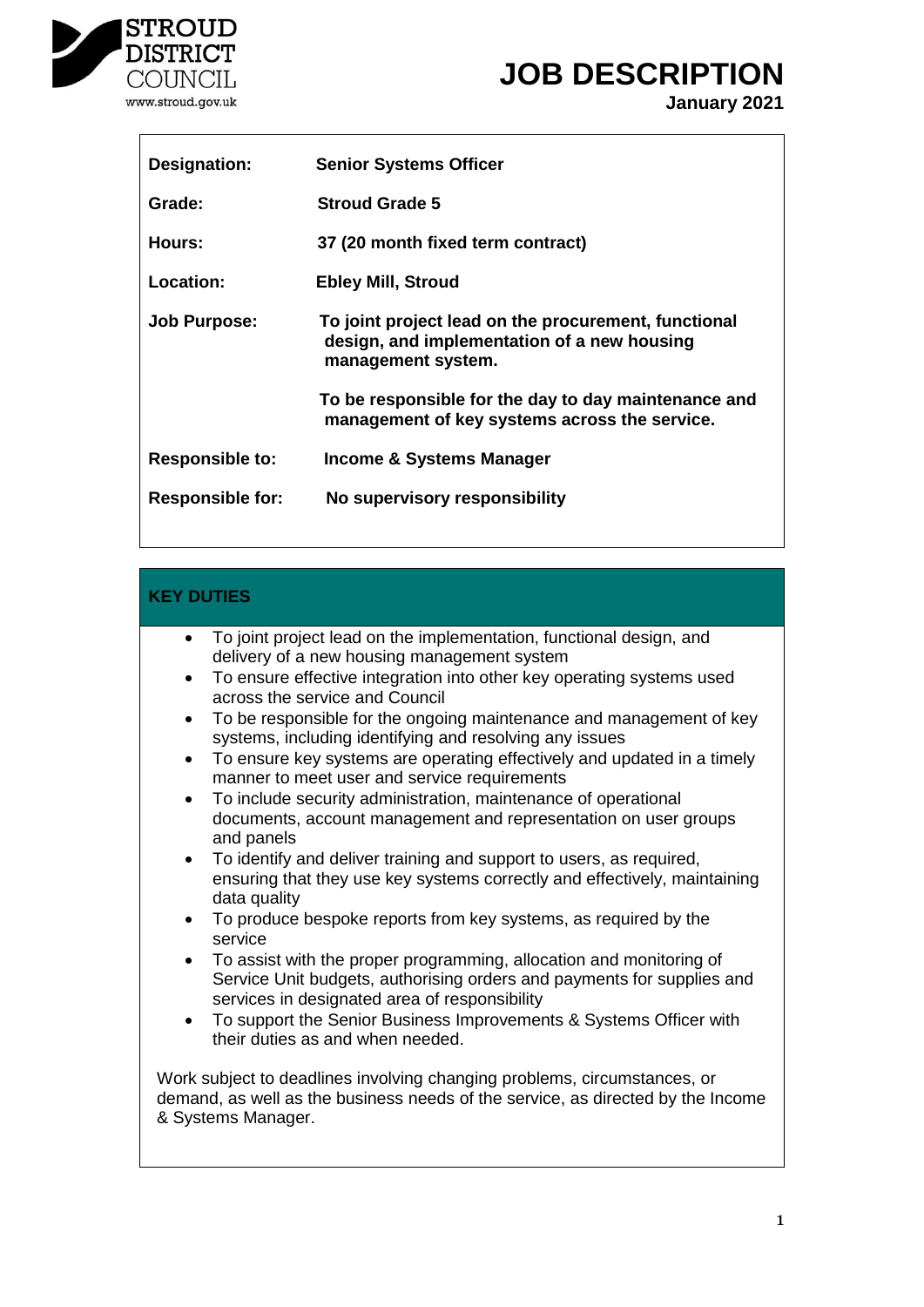

**JOB DESCRIPTION**

**January 2021**

#### **SKILLS AND KNOWLEDGE**

- Proven track record of project management with minimal supervision
- Experience of developing, operating and managing housing management, or similar, systems and producing detailed reports including SQL and BOXI
- Experience with database programs and document management systems
- Ability to communicate effectively, both verbally and in writing
- Task and quality management experience
- Ability to simplify complex subject matter to ensure buy-in from staff across the service and internal/external partners.
- Strong presentation skills
- Ability to identify, assess and control risk
- Budget management
- Ability to think critically in order to analyse and evaluate arising issues
- Ability to keep up to date with constantly evolving technology

#### **COMPLEXITY AND CREATIVITY**

- Ability to understand the complexity related to systems in operation within the service and to recognise the importance they have to service needs
- Able to support colleagues ensuring the system will most effectively meet business need including workflows, processes, and procedures
- Creativity and innovation are important for the role and needs to be exercised whilst:
	- $\triangleright$  Identifying and responding to problems arising
	- $\triangleright$  Identifying work areas where the system will improve effectiveness and efficiency and meet future need.

#### **JUDGEMENT AND DECISIONS**

- Managing and prioritising project which at times will be busy and with high expectations across the service.
- Work is carried out where there is a wide range of choices and where advice is not normally available and / or decisions where policy, procedures, and working standards provide only general guidelines

# **CONTACTS**

- Members and senior officers of the Council
- Suppliers and contractors
- Members of the public
- Members and staff of other local authorities /partner agencies